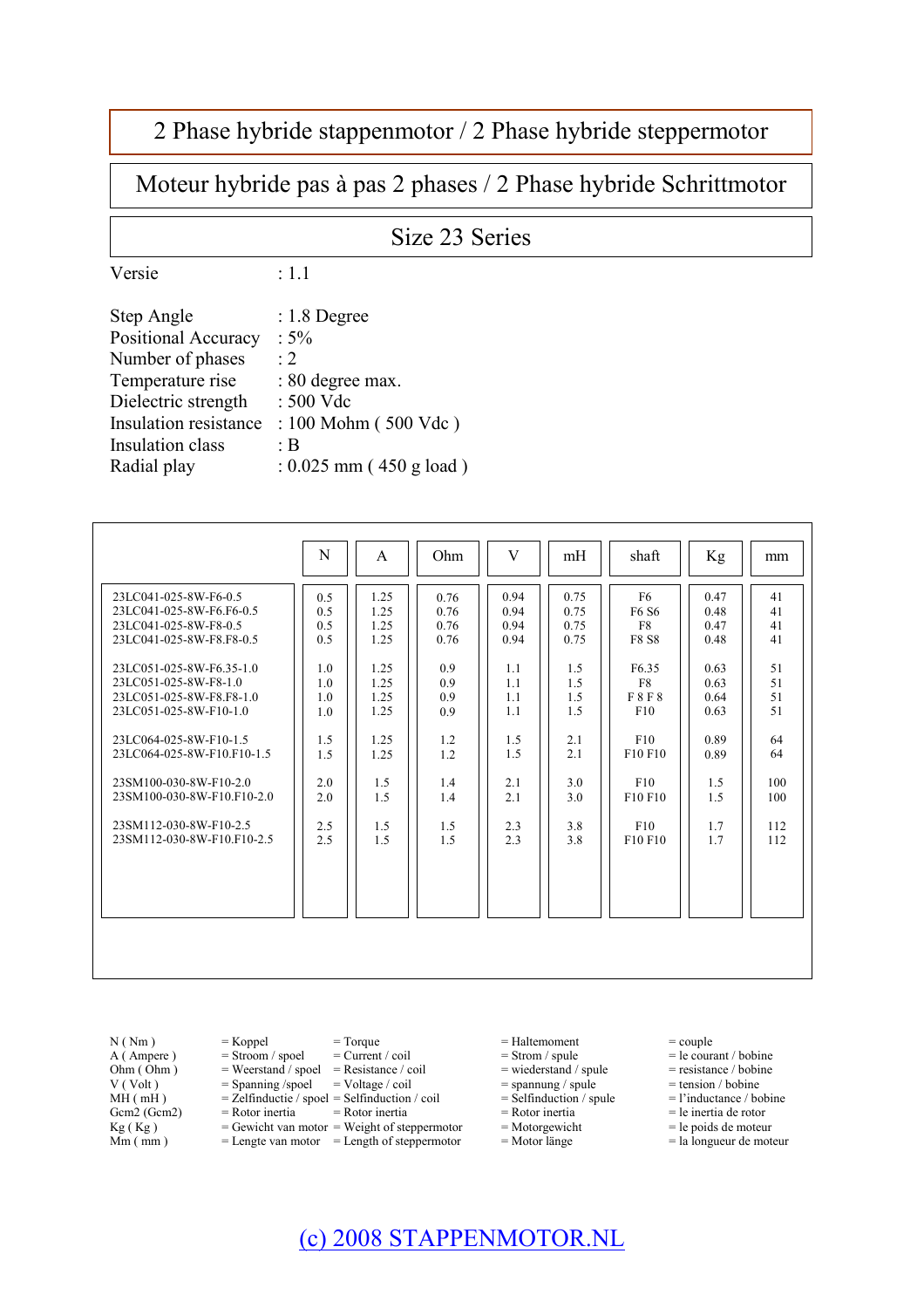#### **Nema 23 Size steppermotor**

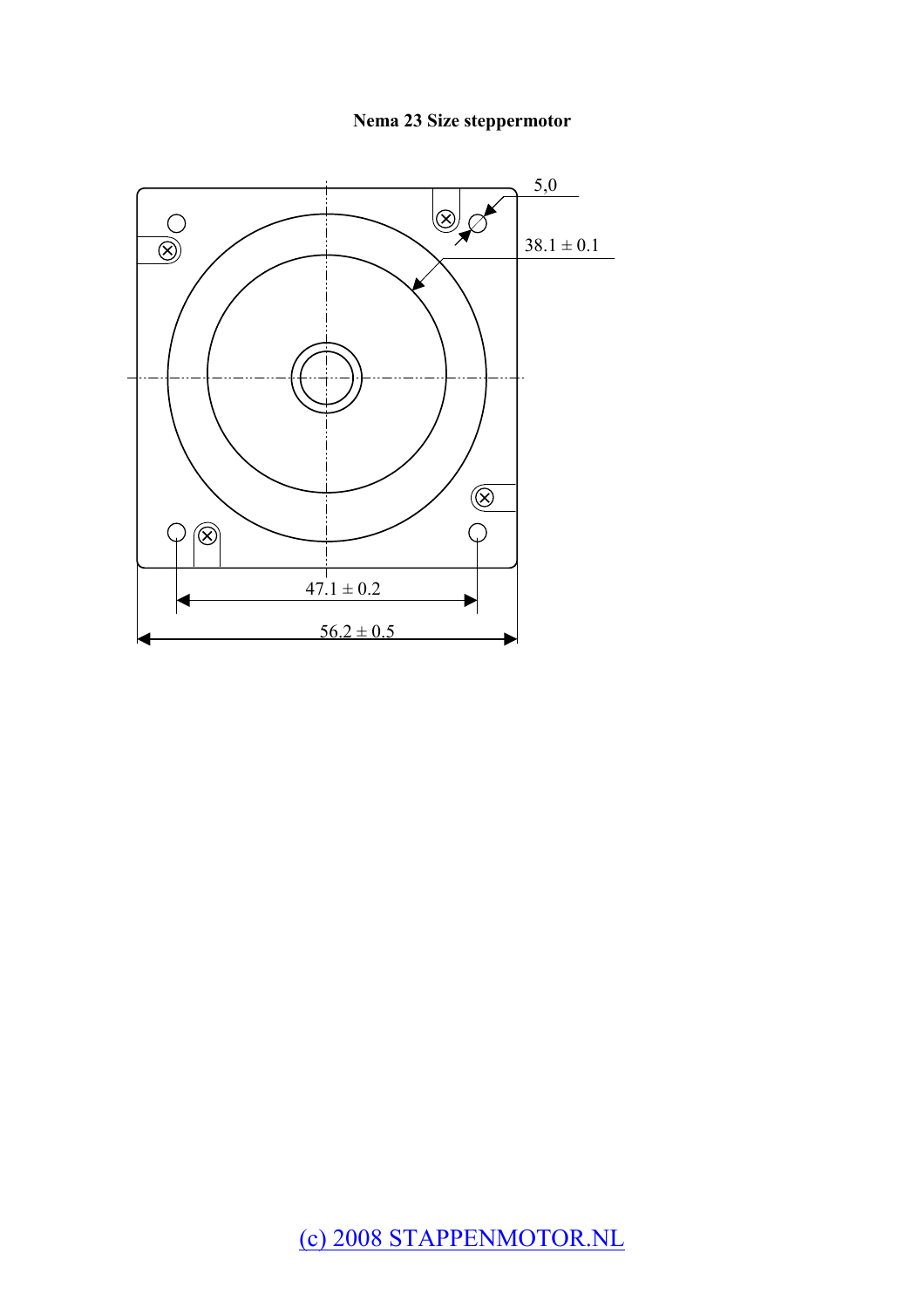



**Double shaft ( Fx.Fx ) type steppermotor** 

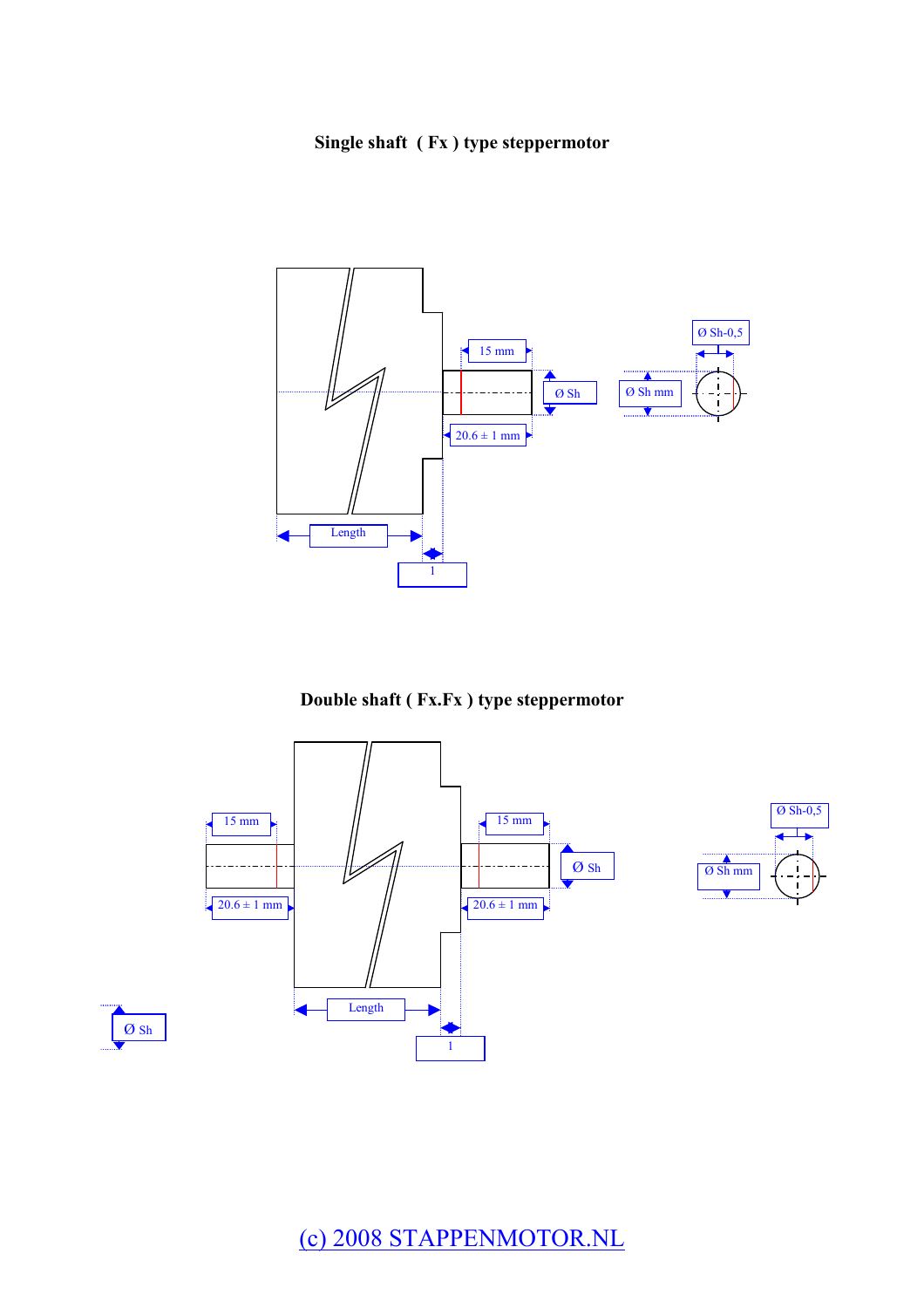# Draden / wires / leitungen / fils